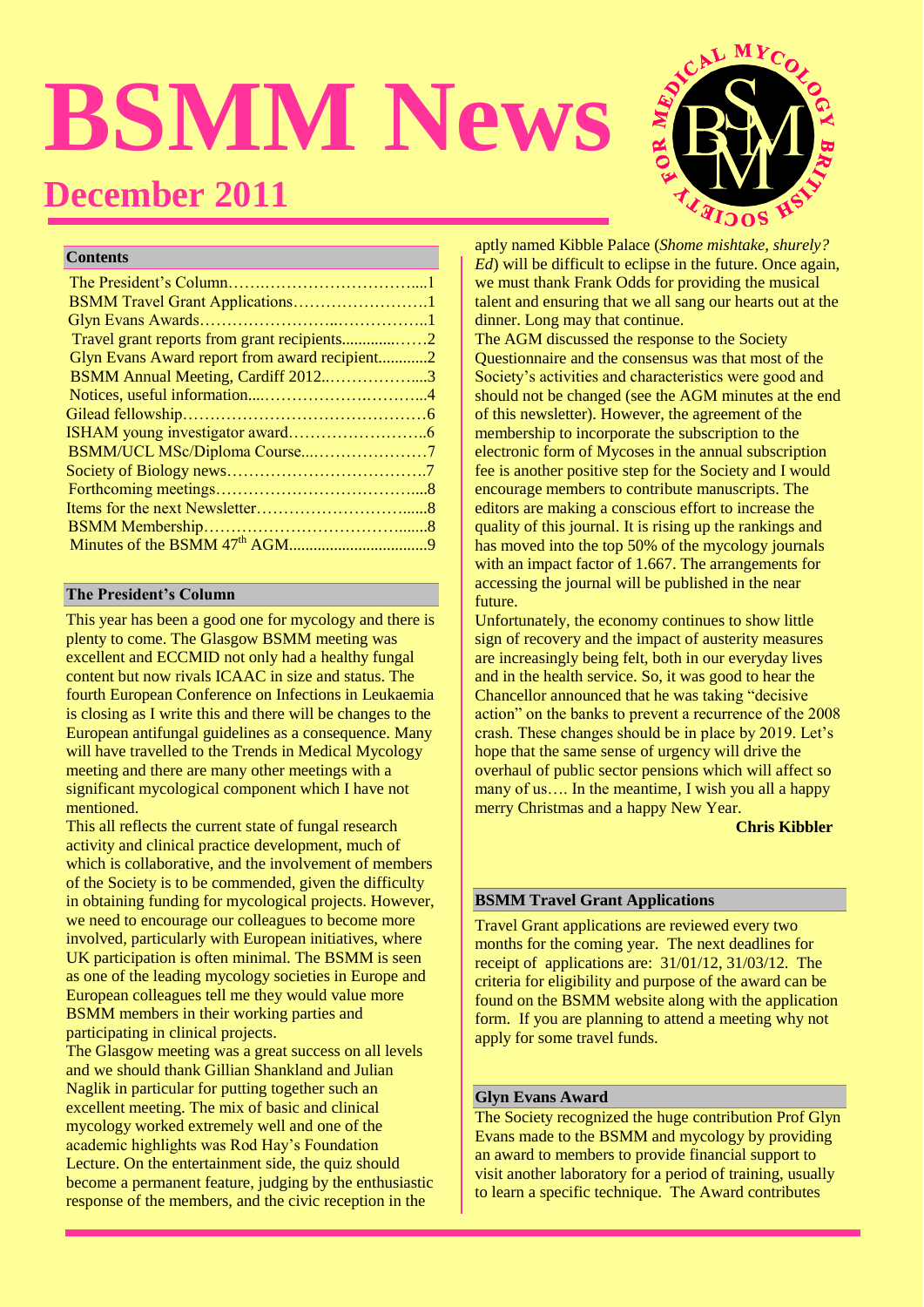

towards the costs of travel, accommodation and directly related expenses.

There are no set application deadlines for this award. And applications may be submitted for consideration at any time. An award will not usually be made if the applicant has received a previous award (Travel Grant or Glyn Evans Award) less than three years before the application date.

## **Travel grant reports from grant recipients**

### *FEBS Advanced Lecture Course on Human Fungal Pathogens.*

First of all, I am truly grateful to the BSMM committee for the travel grant that kindly provided financial assistance towards my attendance at the 4th FEBS Advanced Lecture Course Human Fungal Pathogens: molecular mechanisms of host-pathogen interactions and virulence, which took place in La Colle sur Loup in France from 7th to 13th May 2011. This course is held every two years and it was the last opportunity for me to attend during my PhD studies. By attending the course I had a great opportunity to present my work, to meet leading experts in fungal research and to get inspiring feedback on my work from them.

The FEBS course covered various aspects of fungal pathogen research work and included five sessions of advanced lectures and workshops: genomic fungal evolution, environmental sensing, antifungal drug resistances, host-pathogen interaction and systems biology. All lectures and workshops were quite intense but incredibly inspiring. I was especially interested in environmental sensing and drug resistance mechanisms, which are a large part of my project. Furthermore, hostpathogen interaction and new antifungal drug discovery were also useful to my project and of great interest to me.

One of my favourite talks was presented by Dr Julian Naglik from King's College London Dental Institute. He showed a balance of *Candida albicans* between a commensal and opportunistic pathogen in oral candidiasis and also the responses of the host-immune system. Hyphal protein Ece1 in C. albicans contributes to activate the MAPK/c-Fos pathway resulting in cytokine production and initiation of innate immunity against *C. albicans*. Furthermore, many other talks expanded my knowledge, and I have learned about other fungal pathogens such as *Malassezia*, *Aspergillus* spp., and *Cryptococcus* spp. During the course I was fortunate enough to talk with researchers and PIs from other labs. It was a great experience. I strongly recommend this as an amazing course to attend. All those precious experiences gave me some ideas for my current PhD project and as a future post-doc. Once again I would like to express my deep thanks to

the BSMM committee for the Travel Award and for supporting me in this excellent experience.

## **Kathy Lee Keunsook**

## *ECCMID/ICC 2011*

The 21<sup>st</sup> European Congress of Clinical Microbiology and Infectious Diseases  $(27<sup>th</sup> International Congress of$ Chemotherapy) took place in Milan between the  $7<sup>th</sup>$  and  $10^{th}$  May 2011. The BSMM generously provided a travel grant that enabled me to attend the conference, and to present a poster during a session on the final day. The poster was entitled Expression of immune genes by human macrophages from healthy subjects and CCPA patients in response to stimulation with *Aspergillus fumigatus*, and was presented during the final poster session on "Fungal infections: epidemiology, molecular basis and management".

The meeting was busy, with speakers and researchers from across the globe and sessions on a range of topics covering all areas of microbiology and infectious diseases. My particular field of interest is mycology, and I attended sessions ranging from discussing the new CSLI breakpoints for fungal resistance to next generation sequencing technologies and the current and future use of these in clinical microbiology. As an important and developing problem in the field of mycology, resistance was a major topic of discussion at the conference and some interesting questions were asked of the speakers by various members of the audience. PK/PD and its role in management of fungal infections was also a topic of major interest, and there were a variety of talks on this subject. The use of antifungals and the benefits of first line combination therapy were also discussed, particularly during some interesting panel sessions.

Along with the interesting presentations and poster sessions, there was a little time to visit the city of Milan, with flying visits to the Castello Sforzesco and the Duomo and time for a spot of ice cream. It was a lovely setting for an interesting conference, and I have brought home not only some new ideas but also some lovely photographs.

 **Nicola Smith**

#### **Glyn Evans Award – report from recipient**

I travelled to the Mayo Clinic in Rochester, Minnesota to spend a week with the serology and mycology departments, observing how they test for Histoplasma, Coccidioides and Blastomyces. The Mayo Clinic is a centre of excellence and they have a strong ethos of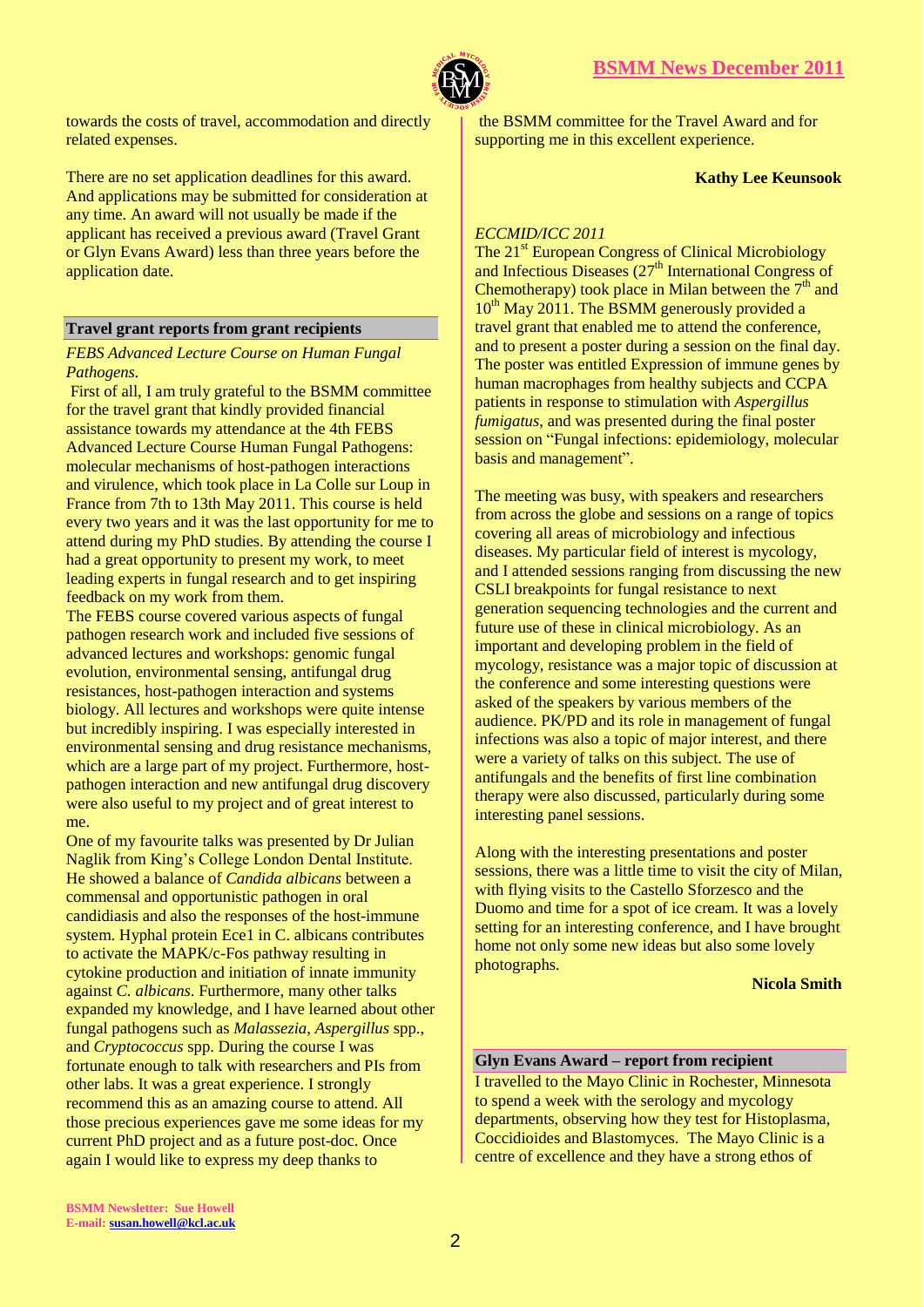

teaching and sharing of knowledge. Geographically this is an endemic area for Histoplasma and Blastomyces and they also receive Coccidioides samples for testing from a sister clinic in Arizona, greatly enhancing my chances of seeing a few positive results. Whilst out there, I spent most of my time at their Superior Drive Support Centre which houses their serology laboratories. Over the course of the week, I observed how they use a combination of ELISA, Complement Fixation Technique and Immunodiffusion to detect these organisms. How they standardise their tests and quality control their reagents and also the criteria they use to interpret positive results. For myself, working in a laboratory where positive cases of Histoplasma, Coccidioides and Blastomyces are relatively rare, it was quite overwhelming to see so many positives in such a short space of time (although I was a little jet-lagged at that point). However, it was also hugely rewarding to see those doubtful 'funny' results that occur from time to time and to see first-hand how the experienced staff interpreted these.

I also spent a day with the mycology department observing their fungal identification procedures for these organisms and also how this involves molecular identification and DNA sequencing of both cultures and raw samples. Linked to this it was interesting to see the safety procedures and protocols that are routinely in place for handling these high risk organisms.

The staff at the Mayo Clinic were so welcoming and so generous with both their time and knowledge. I hugely enjoyed my time there and have learnt so much. I am very grateful to the BSMM and the Glynn Evans Award for allowing me such a rewarding learning experience.

 **Deborah Whitehead**

## **BSMM Annual Meeting 29th April to 1st May 2012**

## **BSMM 2012 PROGRAMME**

All sessions will take place in the Balmoral Suite of the Mercure Cardiff Holland House Hotel

#### **SUNDAY 29th April 2012**

|                            | $13:00 - 16:00$ Executive committee meeting                                        |
|----------------------------|------------------------------------------------------------------------------------|
|                            | $14:00 - 18:00$ Registration (Exhibition and<br>refreshment area Balmoral Suite 2) |
| $17:30 - 19:00$            | Evening meal (Balmoral Suite 2)                                                    |
| $19:00 - 20:45$<br>judging | <b>MAIN POSTER session - Poster prize</b>                                          |
| $21:00 - 22:00$            | <b>BSMM General Knowledge Quiz</b>                                                 |

## **MONDAY 30th April 2012**

#### **Session 1: Fungal epidemiology, emerging pathogens and diagnostics (Chair: TBC)** – Balmoral Suite 1

- 08:30 Chronic pulmonary fungal disease *Ramsey Sabit and Jamie Duckers (University of Wales Hospital Llandough, UK)*
- **09:10** Efficacy of serodiagnostic kits for fungal infections *Richard Barton (Leeds General Infirmary, UK)*
- **09:35** OFFERED PAPER
- **09:50 – 10:10 Coffee** Balmoral Suite 2

#### **Session 2: Fungal biology and pathogenicity I (Chair: TBC)** - Balmoral Suite 1

**10:10** The mechanics of hyphal growth in fungi *Pete Sudbery (University of Sheffield, UK)*

**10:35 The role of** glucose regulation in *C. albicans* pathogenicity

*Al Brown (University of Aberdeen, UK)*

- **11:00** OFFERED PAPER
- **11:15** OFFERED PAPER
- **11:30 – 11:50 Coffee** (Balmoral Suite 2)

#### **Session 3: BSMM PhD student prize presentations (Chair:TBC)** - Balmoral Suite 1

| 11:50 OFFERED PAPER |
|---------------------|
| 12:05 OFFERED PAPER |
| 12:20 OFFERED PAPER |
| 12:35 OFFERED PAPER |
| 12:50 OFFERED PAPER |
| 13:05 OFFERED PAPER |
|                     |

**13:20 – 14:30 LUNCH** (name room) **and poster viewing** (Balmoral Suite 2)

**Session 4: Host-fungal interactions (Chair: TBC)** - Balmoral Suite 1

**14:30** Innate immunity, dectin-1 and the phagocytic synapse

*Helen Goodridge (Cedars-Sinai Medical Center, Los Angeles USA)*

14:55 Interaction of cryptococcus with macrophages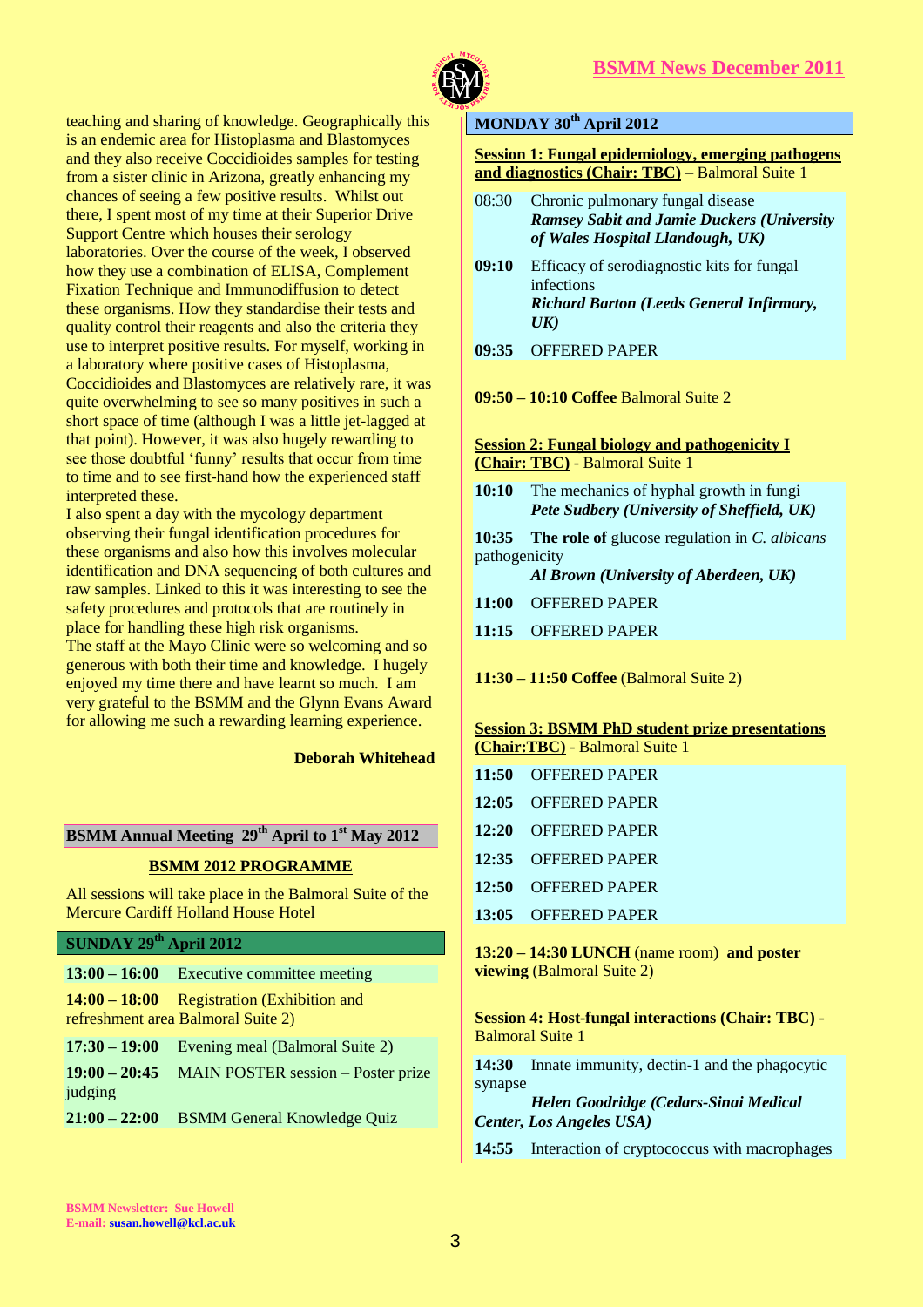

*Robin May (University of Birmingham, UK)*

**15:20** OFFERED PAPER

**15:35** OFFERED PAPER

**15:50** OFFERED PAPER

## **MONDAY 30th April 2012 (continued)**

**16:05 – 16:30 Coffee** (Kelvin Suite) **16:30 – 18:00** BSMM AGM (Balmoral Suite 1) or POSTER viewing Balmoral Suite 2

#### **Session 5: Foundation Lecture and Civic Reception**

| $18:30 - 19:00$ Drinks reception                     |
|------------------------------------------------------|
| $19:00 - 20:00$ The fungus among us: a public health |
| perspective                                          |

#### *David Warnock (CDC, USA)*

**20:00 – 00:00** BSMM Annual Dinner and Sing Song! **PRIZE AWARDS: Best PhD Student Oral Presentation and Poster Prize**

## **TUESDAY 1st May 2012**

| <b>Session 6: Gilead Fellowship talks (sponsored event)</b> |                     |  |  |  |
|-------------------------------------------------------------|---------------------|--|--|--|
| (Chair:TBC)                                                 |                     |  |  |  |
|                                                             | 09:00 OFFERED PAPER |  |  |  |
|                                                             |                     |  |  |  |

- **09:15** OFFERED PAPER
- **09:30** OFFERED PAPER
- **09:45** OFFERED PAPER
- **10:00** OFFERED PAPER

10:15 – 10:35 **Coffee** Balmoral Suite 2

#### **Session 7: Fungal biology and pathogenicity II (Chair: TBC)** - Balmoral Suite 1

- **10:35** Dermatophyte infections and pathogenicity *Ted White (University of Missouri, USA)*
- **11:00** *Aspergillus* pathogenicity and epithelial infection *Nir Osherov (Tel Aviv University, Israel)*
- **11:25** OFFERED PAPER
- **11.40** OFFERED PAPER

## **Session 8: Fungal immunity (Chair: TBC)** - Balmoral Suite 1

- **11:55** *Adaptive immunity to fungal infection and importance of Th17 cells Philip Taylor (Cardiff University, UK)*
- **12:20** OFFERED PAPER
- **12:35** OFFERED PAPER

**12:50 – 14:00 LUNCH**

## **END OF PROCEEDINGS**

#### **Notices, useful information bites…..**

The 2010 Journal Citation Reports have been published with impact factors for 10196 journals. There are 22 journals within mycology and the impact factors for the top 5 journals dealing with human or animal mycoses are: Medical Mycology (2.329), Mycopathologia (1.810), Mycoses (1.6670), Rev Iberoam Micol (1.074), and J Mycol Méd (0.605). Further information is available from the publishers, Thompson Reuthers, at their website.

A report on the ECCMID and ICC meetings held in Milan in May 2011 can be read at [http://www.isham.org/pdf/ECCMID-ICC%202011%20-](http://www.isham.org/pdf/ECCMID-ICC%202011%20-%20IFD%20meeting%20report%20FINAL.pdf) [%20IFD%20meeting%20report%20FINAL.pdf](http://www.isham.org/pdf/ECCMID-ICC%202011%20-%20IFD%20meeting%20report%20FINAL.pdf)

Dr Astrid Leck at the London School of Hygiene and tropical Medicine has a lst of books that have been earmarked for disposal. Any members interested in obtaining a book on this list please contact Astrid on: [astrid.leck@lshtm.ac.uk](mailto:astrid.leck@lshtm.ac.uk) 

| Henrici, A.T.                              | Molds, yeasts, and<br>antinomycetes                           | <b>Wiley, 1930</b>                     |
|--------------------------------------------|---------------------------------------------------------------|----------------------------------------|
| Skinner, C.E.<br>et al                     | Henrici's molds, yeasts,<br>and antinomycetes (2nd<br>$ed.$ ) | <b>Wiley</b> , 1930<br>(repr. 1947)    |
| Ainsworth.<br>G.C. & A.S.<br>Sussman (eds) | The fungi: an advanced<br>treatise (3 vols)                   | Academic<br>Press, 1965                |
| Hawker, L.E.                               | Physiology of fungi                                           | University of<br>London<br>Press. 1950 |
| Lilly, V.G. $&$<br>H.L. Barnett            | Physiology of the fungi                                       | McGraw-<br>Hill, 1951                  |
| Esser, K. $& R$ .<br>Kuenen                | Genetics of fungi                                             | Springer-<br>Verlag, 1967              |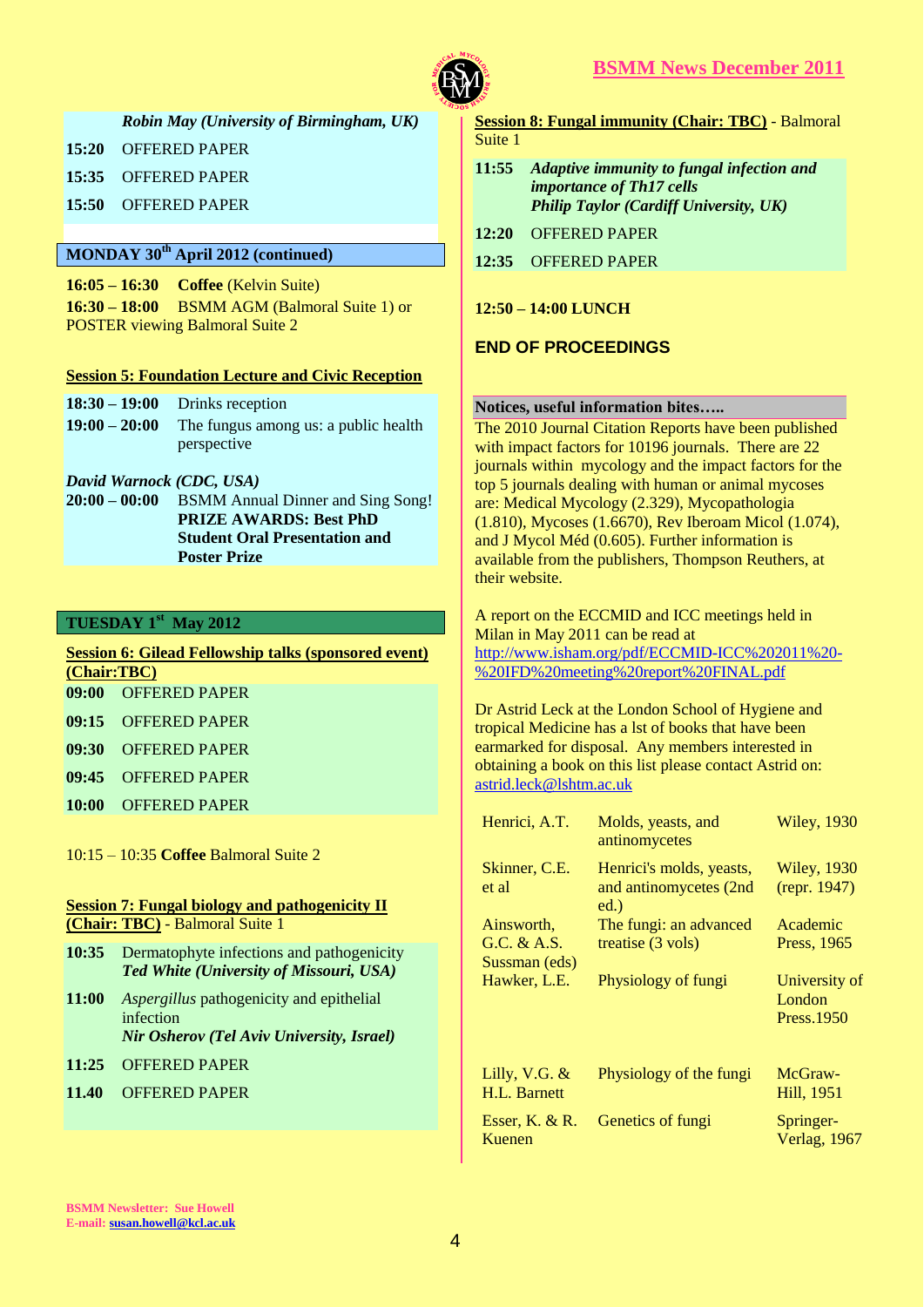

| Thom, C. $&$<br>M.B. Church                                                | The Aspergilli                                                               | Baillière,<br>Tindall &<br>Cox, 1926                        | Th<br>rec                             |
|----------------------------------------------------------------------------|------------------------------------------------------------------------------|-------------------------------------------------------------|---------------------------------------|
| Thom, C.                                                                   | The Penicillia                                                               | Baillière,<br>Tindall &<br>Cox, 1930                        | Ca<br>ob <sub>i</sub><br><u>htt</u>   |
| Thom, C. $&$<br>K.B. Raper                                                 | A manual of the<br>Aspergilli                                                | Baillière,<br>Tindall &<br>Cox, 1945                        | Th<br>by<br>pul                       |
| Ainsworth,<br>G.C.                                                         | Medical mycology: an<br>introduction to its<br>problems                      | Pitman, 1952                                                | Th<br>$to$ :<br>pul                   |
| Riddell, R.W.<br>$&$ G.T.<br>Stewart (eds)                                 | Fungous diseases and<br>their treatment                                      | Butterworths,<br>1958                                       | <u>htt</u><br>$\mathbf{A}$            |
| Emmons,<br>C.W. et al<br>Hildick-Smith,<br>G. et al                        | <b>Medical mycology</b><br>Fungus diseases and<br>their treatment            | Kimpton,<br>1963<br>Churchill,<br>1964                      | ma<br>ap<br>Ak<br>It l                |
| Fiese                                                                      | Coccidioidomycosis                                                           | Charles C.<br>Thomas,<br>1958                               | 20<br>Th<br>ha                        |
| Cox, L. & J.C.<br><b>Tolhurst</b>                                          | <b>Human Torulosis</b>                                                       | Melbourne<br><b>UP, 1946</b>                                | Th<br>ba                              |
| <b>Transvaal</b><br><b>Mine Medical</b><br>Officers'<br><b>Association</b> | Sporotrichosis infection<br>on mines of the<br>Witwatersrand: a<br>symposium | <b>Transvaal</b><br><b>Chamber</b> of<br><b>Mines, 1947</b> | <b>use</b><br>ide<br>a u<br>Th<br>org |
| Winner, H.I.<br>$& R.$ Hurley                                              | <b>Candida Albicans</b>                                                      | Churchill,<br>1964                                          | Jui<br>thi<br>$(\underline{w})$       |
| Lafar, F.                                                                  | Technical mycology,<br>vol. II                                               | Griffin, 1910                                               | $(d\epsilon$                          |

Oxford University Press (OUP) will partner with the Pediatric Infectious Diseases Society (PIDS) to publish the Journal of the Pediatric Infectious Diseases Society (JPIDS). This new quarterly journal will be dedicated to perinatal, childhood, and adolescent infectious diseases. It will be a high-quality source of original research articles, clinical trial reports, guidelines, and topical reviews in an essential publication that will span from bench to bedside. JPIDS will publish its first print and online issue in March 2012. All members of PIDS will receive an online and print subscription to JPIDS as part of their membership. There will be an option for subscribers to purchase it with the Infectious Diseases Society of America journals, Journal of Infectious Diseases and Clinical Infectious Diseases, which also are published by OUP.

e second edition of Candida and Candidiasis has ently been published by ASM Press, editors RA Ilderone and CJ Clancy. Further information can be tained from p://estore.asm.org/viewItemDetails.asp?ItemID=1037 **E** new textbook "**Fundamental Medical Mycology**", Errol Reiss, H. Jean Shadomy and G. Marshall Lyon blished by Wiley is now in distribution.  $\epsilon$  5<sup>th</sup> edition of Medically Important Fungi. A guide identification editied by DH Larone has recently been blished by ASM Press. For more information see: p://estore.asm.org/viewItemDetails.asp?ItemID=1034 euideline "European expert opinion on the management of **invasive candidiasis** in adults" has peared, written by B.J. Kullberg, P.E. Verweij, M. tova, M.C. Arendrup, J. Bille, T. Calandra and others. has appeared in Clinical Microbiology and Infection 2011; 17 Suppl 5: 1-12.

**EXHAM Working Group barcoding medical fungi** d its successful first meeting at TIMM 5 in Valencia. e session contained 5 talks on the basics of DNA rcoding, sequencing in a reference lab, the currently ed genetic loci and the future of sequence independent entification using MALDI-TOF. The establishment of a unified ITS sequence database was also discussed. e next meeting of the Working Group will be ganized at the ISHAM congress in Berlin, Germany, ne 2012. If you are interested to actively participate in s Working Group, contact Wieland Meyer .meyer@usyd.edu.au) or Sybren de Hoog e.hoog@cbs.knaw.nl).

ISHAM will launch a new journal, **Medical Mycology Case Reports** (MMCR) as of March 1, 2012**.** MMCR will be an online journal devoted to the publication of case reports that concern unusual medical or veterinary fungal infections. Submissions will be peer reviewed and those accepted for publication will be freely available (open access) on SciVerseScienceDirect and published, in many instances, within fifteen (15) days of receipt by the journal. MMCR will have its own and separate editorial board and will be supported and published by Elsevier.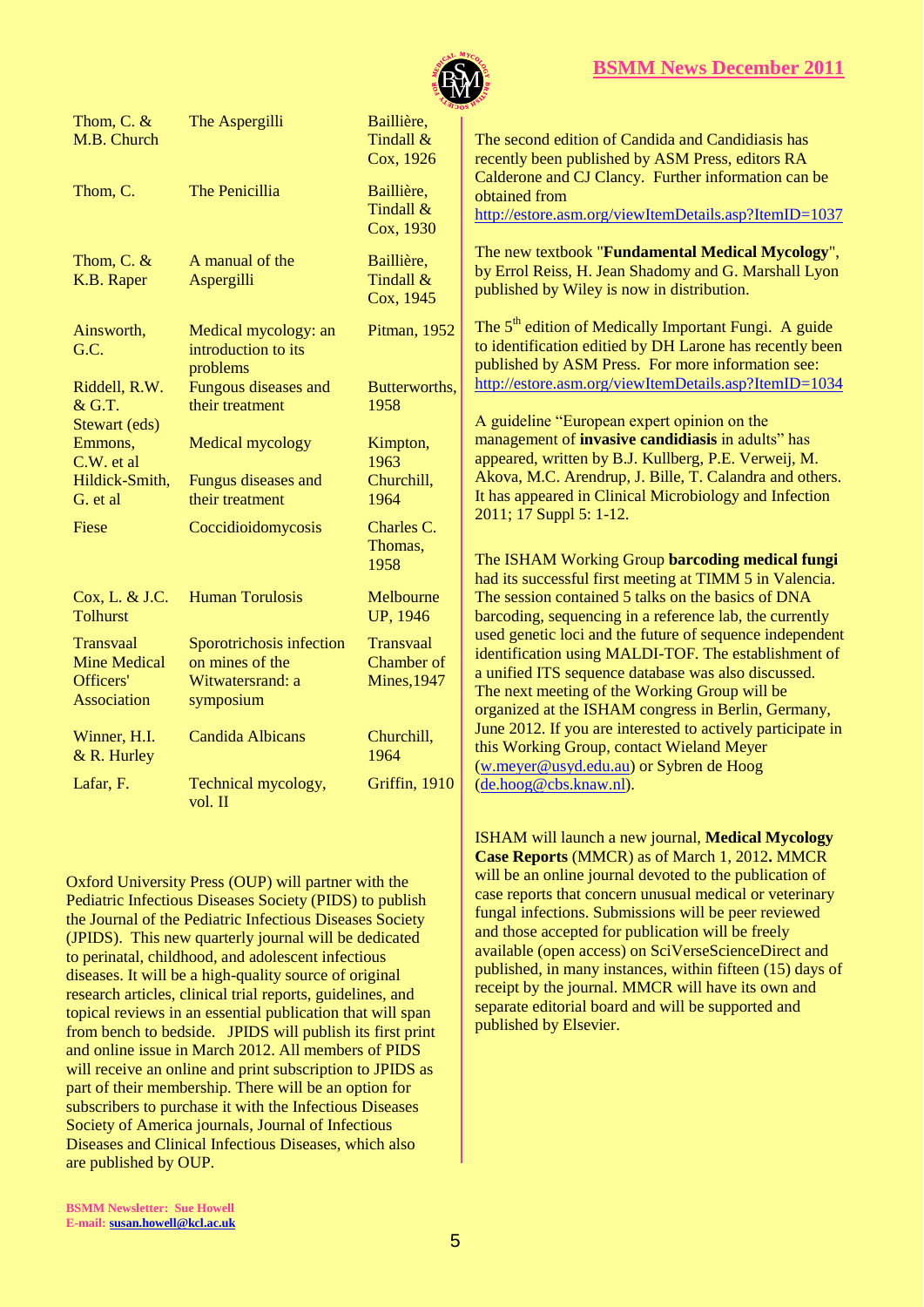



## **Gilead UK and Ireland Fellowship Programme 2012**

## **HIV, hepatitis B, invasive fungal disease, cystic fibrosis**

Following the success of the Gilead UK and Ireland Fellowship Programme (GUKIFP) from 2009 to 2011, we are pleased to provide details for an expanded Fellowship Programme for 2012, which aims to provide grants amounting to £695,000.

The aim of the 2012 programme is to award financial grants to generate and promote best practice in the delivery of patient centred care through innovative and reproducible models in the following four areas – HIV, invasive fungal disease (IFD), hepatitis B (HBV) and cystic fibrosis (CF).

Grants will be awarded to individual organisations or groups of healthcare providers within a locality, such as, but not limited to, hospital clinics, Clinical Commissioning Groups (CCGs), Primary Care Organisations (PCOs), Health Boards, Health Offices and patient organisations. In 2012 grants will be awarded to applicants whose proposals best demonstrate a plan to deliver:

#### **HIV**

 Initiatives for innovative, patient-centred, high quality, cost-efficient service delivery models for clinically stable patients in high prevalence areas.

**HBV** 

 Targeted, locally based initiatives to increase diagnosis of chronic hepatitis B infection, demonstrating effective linkage into care in high prevalence areas or populations (eg communities of Chinese origin).

IFD

 Projects for improving the quality and efficiency of the care pathway for patients with serious invasive fungal disease on intravenous therapy through changes to practice and service delivery.

CF

 Projects to improve treatment outcomes for patients with cystic fibrosis on inhaled antibiotics, through patient centred changes to the care pathway, including community delivered support.

Applications can be made through the Gilead Fellowship website [www.ukifellowshipprogramme.com](http://www.ukifellowshipprogramme.com/) from  $9<sup>th</sup>$  December 2011 to 31<sup>st</sup> March 2012 and we anticipate awards being granted by the end of April 2012.

## **ISHAM Young Investigator award**

**The International Society for Human and Animal Mycology (ISHAM), the German Speaking Mycological Society (DMykG) and the DMykG foundation for Research in Mycology announce two unrestricted awards, named:**

**[1] "The ISHAM Young Investigator Award in Basic Mycology"** (sponsored by DMykG and ISHAM) and **[2] "The ISHAM Young Investigator Award in Clinical Mycology"** (sponsored by DMykG) for young international scientists who have made outstanding contributions to medical mycology with a focus on research carried out between 2009 – 2011.

#### **Purpose**

The award will provide young and excellent investigators working in the field of mycology with an unrestricted grant of  $\epsilon$  4,000, which will be presented at the ISHAM Congress in Berlin in June 11-16, 2012.

#### **Eligibility criteria**

Evaluations will be based primarily on outstanding written and/or oral contributions describing recent research in the field of mycology. Excellence in the form of contributions to clinical management, diagnostics and the management of nosocomial infections will also be considered. The selection of the award recipient will be based on independent peer-review of a detailed application. The nominee shall be born in 1967 or later and may have carried out research in any part of the world, in a university, research institute, hospital or other relevant institution.

Applications must be submitted electronically *by February 29, 2012* to **Prof. Dr. Bernhard Hube** Chair of Microbial Pathogenicity Friedrich Schiller University Jena Head of Department of Microbial Pathogenicity Mechanisms, Leibniz Institute for Natural Product Research and Infection Biology Hans Knöll Institute (HKI). E-Mail: [bernhard.hube@hki-jena.de](mailto:bernhard.hube@hki-jena.de)

## **Applications by the nominee (self-nomination) or a nominator should consist of:**

(a) a full C.V.

(b) a statement prepared by the nominee, nominator or an independent referee (no more than one page of single spaced text of A4 or an equivalent paper, outlining the case for the award to the nominated person).

More information can be found at www.isham2012.org or www.dmykg.de

*The legal recourse is excluded.*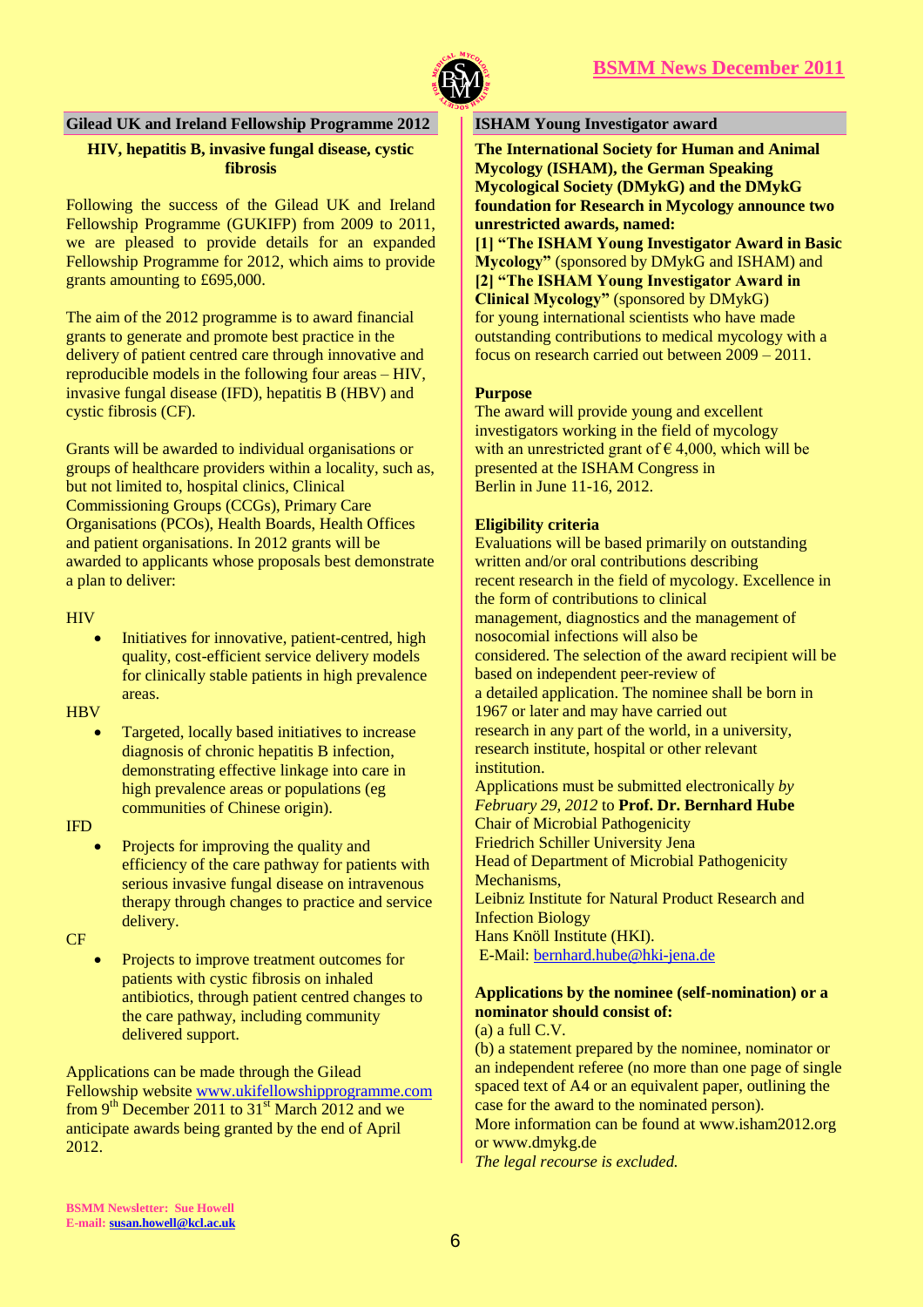

## **UKCM BSMM/UCL MSc/ Diploma Course**

The BSMM/University College London MSc/Diploma Course in Medical Mycology Applications are invited for this unique distance learning based course. The programme is based at University College London and run jointly by UCL and the BSMM. Teaching is provided by the leading UK experts in mycology, by means of DVDs, web-based materials and practical courses, and includes a research project conducted at the student's home institution.

A bursary may be available from the British Society for Medical Mycology to support the costs of this course. Details are available on the BSMM website.

Places are limited, so if you wish to find out more please contact Anne Dickens, the course administrator at [a.dickens@medsch.ucl.ac.uk](mailto:a.dickens@medsch.ucl.ac.uk) as soon as possible to register your interest. Further details may also be found on the BSMM website at [www.BSMM.org](http://www.bsmm.org/)

#### **Society of Biology news**

*Select Committee report on Peer Review in Scientific Publications*

The House of Commons Science and Technology Committee have published a report following their consultation on Peer Review in Scientific Publications. The Society of Biology responded to the consultation, highlighting the importance of Peer Review in driving up research standards, contributing to research funding assessment, and broadening the intellectual input to projects.

The report recognises the importance of the peer review process, however calls for improvements to the system, including;

- Use of innovative approaches such as open peer review, increased transparency and online repository-style journals. For example, preprint servers used to allow researchers to share preliminary research.
- Encouraging publishers to work together to develop peer review standards, and use of these standards in training of editors, authors and reviewers.
- Making data publicly available, especially where the research is publicly funded.

The committee warns against the use of statistics on publication in high-impact journals as the hallmark of individual impact, as factors beyond research quality (e.g. topicality) can influence editorial decisions to include papers in very high impact factors journals. The committee is concerned that this should not hinder the career progression of researchers who publish good

research in less-quoted journals, stressing instead that the quality of research is best served by looking at reports and articles themselves. The report also calls for greater oversight of research integrity, recommending a UK overarching external regulator, and within employers, a specific member of staff dedicated to this role.

Report:

[http://www.publications.parliament.uk/pa/cm201012/c](https://kclmail.kcl.ac.uk/OWA/redir.aspx?C=de9d7bfca6c74863968e19d9cf3e2730&URL=http%3a%2f%2fwww.publications.parliament.uk%2fpa%2fcm201012%2fcmselect%2fcmsctech%2f856%2f85602.htm) [mselect/cmsctech/856/85602.htm](https://kclmail.kcl.ac.uk/OWA/redir.aspx?C=de9d7bfca6c74863968e19d9cf3e2730&URL=http%3a%2f%2fwww.publications.parliament.uk%2fpa%2fcm201012%2fcmselect%2fcmsctech%2f856%2f85602.htm)

The summary of the Society of Biology response can be found here:

[http://www.societyofbiology.org/policy/consultations/vi](https://kclmail.kcl.ac.uk/OWA/redir.aspx?C=de9d7bfca6c74863968e19d9cf3e2730&URL=http%3a%2f%2fwww.societyofbiology.org%2fpolicy%2fconsultations%2fview%2f43) [ew/43](https://kclmail.kcl.ac.uk/OWA/redir.aspx?C=de9d7bfca6c74863968e19d9cf3e2730&URL=http%3a%2f%2fwww.societyofbiology.org%2fpolicy%2fconsultations%2fview%2f43)

#### *New Technicians' Register Scheme*

Technicians often have unique skills and expertise that are essential to the successful running of many companies, universities, and research establishments, covering such diverse biological areas as general and clinical microbiology, animal husbandry, plant science, ecology and health care to name but a few. This diversity in itself often means that it is difficult for individual technicians to have a sense of being part of a wider profession, and to assess and recognise competence across the whole profession.

Membership of the register will give technicians a new shared sense of identity, a professional code of conduct, and provide a common platform for assessing competency. This in turn will also provide a framework for continuing professional development and a professional career pathway. Timescales are not yet fixed but the launch of a pilot, after wider consultation in the spring, should be possible.

In parallel, the NHS is looking at ways to develop the NHS career framework through its "Modernising Scientific Workforce in the UK" initiative. This will include the work of many technicians and the associated training and education needed to support them professionally. In looking at the Technicians' Register we will seek to work closely with the NHS to ensure as much synergy as possible.

This new initiative alongside broader work on apprenticeships and sector skills gaps is set to be a major area of work for all professional bodies over the next five years. The Society of Biology is pleased to be working with the Science Council and the Gatsby Charitable Trust to provide this significant opportunity for technicians working in biology in its widest sense everywhere.

[http://www.societyofbiology.org/newsandevents/news/a](http://www.societyofbiology.org/newsandevents/news/archive/newtechnitionsregisterscheme) [rchive/newtechnitionsregisterscheme](http://www.societyofbiology.org/newsandevents/news/archive/newtechnitionsregisterscheme)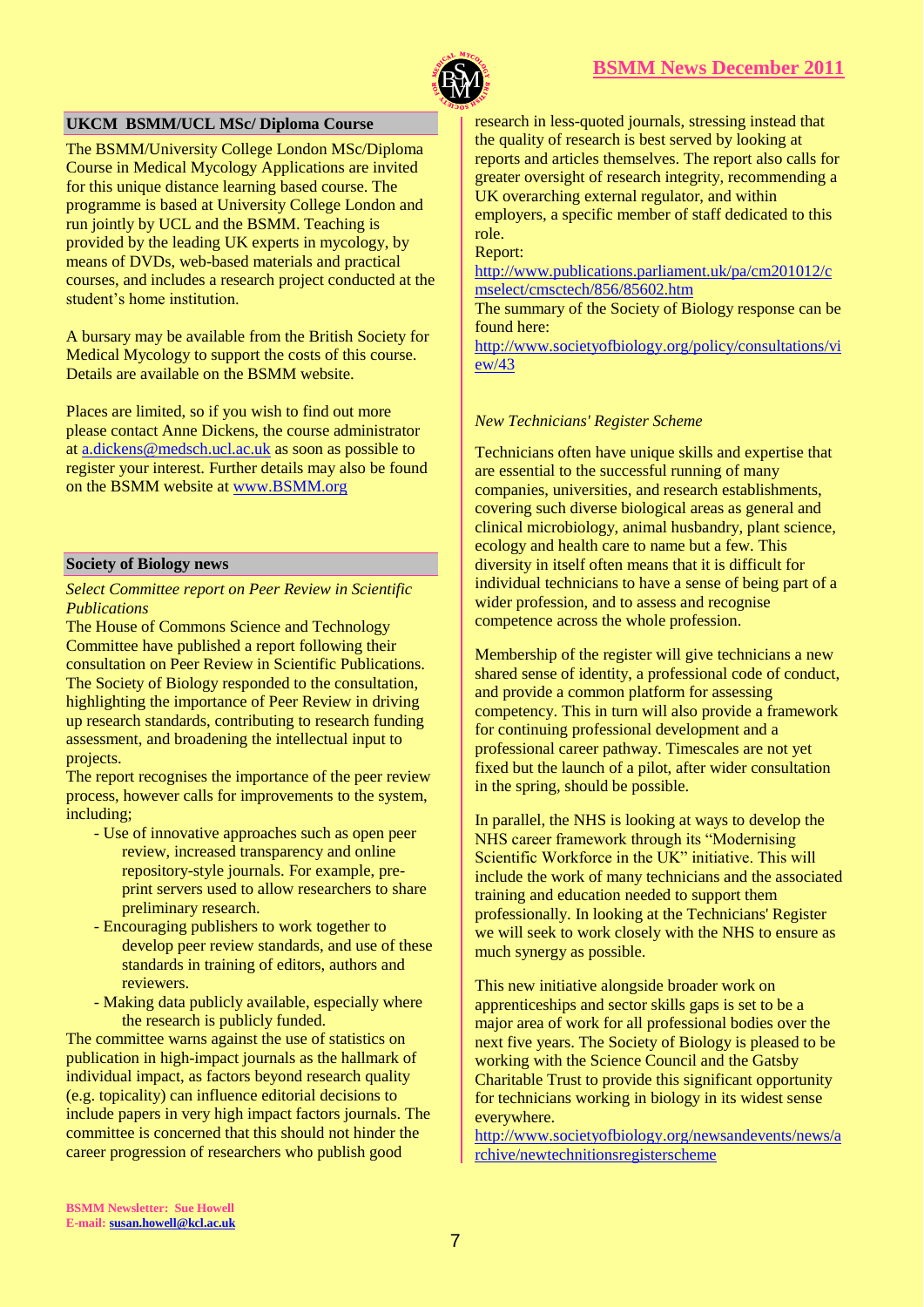



#### **How will the government update UK law regulating research using animals?**

The Lords were looking at animal research again, in particular the process of updating UK law to bring us into line with the EU Directive governing animal research which was updated recently.

The Home Office minister responding made a very clear statement of the value of research using animals and stressed the government's commitment to ensuring this update of UK law is used as an opportunity to improve and streamline UK legislation and not reduce the UK's standards in any way.

[http://policyblog.amrc.org.uk/2011/10/25/how-will-the](https://kclmail.kcl.ac.uk/OWA/redir.aspx?C=ce36f48b20f044edbc40763e14407923&URL=http%3a%2f%2fpolicyblog.amrc.org.uk%2f2011%2f10%2f25%2fhow-will-the-government-update-uk-law-regulating-research-using-animals%2f)[government-update-uk-law-regulating-research-using](https://kclmail.kcl.ac.uk/OWA/redir.aspx?C=ce36f48b20f044edbc40763e14407923&URL=http%3a%2f%2fpolicyblog.amrc.org.uk%2f2011%2f10%2f25%2fhow-will-the-government-update-uk-law-regulating-research-using-animals%2f)[animals/](https://kclmail.kcl.ac.uk/OWA/redir.aspx?C=ce36f48b20f044edbc40763e14407923&URL=http%3a%2f%2fpolicyblog.amrc.org.uk%2f2011%2f10%2f25%2fhow-will-the-government-update-uk-law-regulating-research-using-animals%2f)

#### **Forthcoming meetings**

A **Symposium on Molecular and Cellular Biology** with the theme "Fungal Pathogens: from Basic Biology to Drug Discovery" will be held in Santa Fe, New Mexico, U.S.A., 15-20 January, 2012. Program and other information can be found

[http://www.keystonesymposia.org/meetings/viewMeetin](http://www.keystonesymposia.org/meetings/viewMeetings.cfm?MeetingID=1164) [gs.cfm?MeetingID=1164](http://www.keystonesymposia.org/meetings/viewMeetings.cfm?MeetingID=1164)

#### **BSMM course on Fungal Identification and Fungal**

**Infections** will be held on 19-23 March 2012 in Leeds UK.. For details and more information onhe course contact Dr Ruth Ashbee a[t R.Ashbee@leeds.ac.uk](mailto:R.Ashbee@leeds.ac.uk)

A symposium on **fungal nomenclature** will be held in Utrecht, the Netherlands, 12-13 April, 2012, entitled One Fungus / Which Name?" , For further information see:

[http://www.cbs.knaw.nl/News/NewsDetails.aspx?Rec=7](http://www.cbs.knaw.nl/News/NewsDetails.aspx?Rec=70) [0](http://www.cbs.knaw.nl/News/NewsDetails.aspx?Rec=70)

The 30th Annual Meeting of the European Society for **Paediatric Infectious Diseases** will take place in Thessaloniki, Greece, May 8-12, 2012. There is also a mycology section. For further information see: [http://www2.kenes.com/espid/pages/home.aspx?gclid=](http://www2.kenes.com/espid/pages/home.aspx?gclid=CLizlPeTiawCFYILfAod-gvn-w) [CLizlPeTiawCFYILfAod-gvn-w](http://www2.kenes.com/espid/pages/home.aspx?gclid=CLizlPeTiawCFYILfAod-gvn-w)

The 5th International Conference on Molecular Mechanisms of **Fungal Cell Wall Biogenesis** will be held in Primosten, Croatia, 6-9 June, 2012. For further information see: <http://www.hmd-cms.hr/fcwb2012/>

**18th ISHAM** meeting Berlin, Germany, June 11-15 2012. For more information see: <http://www.isham2012.org/index.php>

Course on **Medical Mycology** 30<sup>th</sup> July to 7<sup>th</sup> August 2012 in Innsbruck Austria. For more information go to: [http://www.cbs.knaw.nl/service/CoursesDetails.aspx?Re](http://www.cbs.knaw.nl/service/CoursesDetails.aspx?Rec=78)  $c=78$ 

51st Interscience Conference on **Antimicrobial Agents and Chemotherapy** (ICAAC) will be held in Chicago, Illinois, U.S.A., September 17-20, 2011. For further information go to: <http://www.icaac.org/> . The **Mycology Study Group** (MSG) will be held during the ICAAC Meeting in Chicago, U.S.A., on Monday evening of September 19.

The next Central European Symposium on **Antimicrobials and Antimicrobial Resistance** (CESAR) will be organized in Primosten, Croatia, 23- 26 September, 2012. The meeting is supported by FEMS, where also information can be obtained; the website is not active yet.

The 6th **Trends in Medical Mycology** (TIMM) will be held 11-14 October, 2013 in Copenhagen, Denmark. For further information go to: <http://www.timm2013.org/>

Links to Societies and webpages of interest: [http://www.rms.org.uk/events/Forthcoming\\_Events](http://www.rms.org.uk/events/Forthcoming_Events) for events sponsored by the Royal Microscopical Society

#### **Items for the next BSMM newsletter**

If you have any ideas, reviewed a mycology book, or come across something that would be of interest to our community, and that would be suitable for publication in the BSMM Newsletter please email Sue at [susan.howell@kcl.ac.uk](mailto:susan.howell@kcl.ac.uk) 

#### **BSMM membership**

Currently the Society has 349 members. There are 268 UK members and 77 overseas members, including 26 honorary and two life members

The Society would like to ensure that it acknowledges the contributions of its members and welcomes nominations for life and honorary membership. Life and honorary members have all the privileges of ordinary membership but are exempt from paying any annual subscription charges. The Constitution states that "Members of at least 10 years standing, who have retired from active practice, shall be eligible to become life members. Members who have made a notable contribution to medical or veterinary mycology and/or to the work of the Society, shall be eligible for nomination to honorary membership."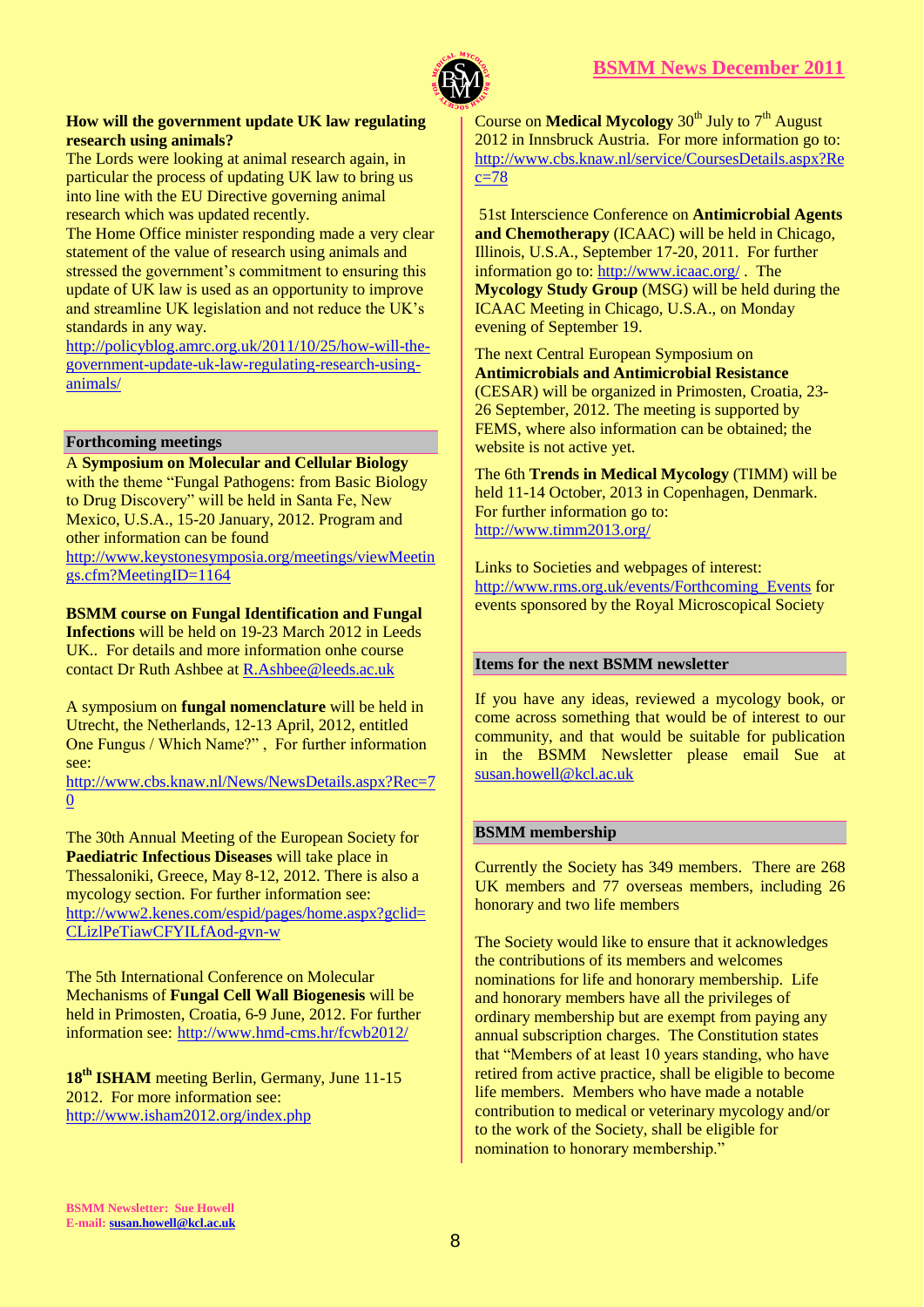

A member can be nominated for either life or honorary membership by the Committee or by two members, as long as the nomination is received by the General Secretary two months before the AGM. The award of life or honorary membership is then voted upon at the AGM.

The minutes of the AGM welcome a number of new members, but since the meeting three further members have joined the Society and are welcomed:

Jason Hart from London

Sarah Morgan from Aberdeen

Filomena Nogueira from Aberdeen.

## **Minutes from the 47th AGM in Glasgow April 2011**

The meeting was held on  $18<sup>th</sup>$  April 2011 at the Hilton Grosvenor Hotel in Glasgow, commencing at 17:00 and chaired by Professor C Kibbler (President).

Members present 25 members were in attendance at the meeting.

Apologies for absence were received from: Dr Veronica Hearn, Dr Elizabeth Johnson and Dr Michael Petrou

#### **Agenda items**

1. Apologies – see list above

2. Minutes of the  $46<sup>th</sup>$  AGM held on  $17<sup>th</sup>$  April 2010. The minutes were approved as an accurate record.

3. Matters arising from the minutes All matters arising were being covered elsewhere in the agenda

#### 4. President's report

What follows is a brief summary of the activities of the Society since we last met at the annual meeting in Exeter last year. That was a great success and Steve Bates and Julian Naglik should be congratulated on their superb last minute re-organisation of the meeting as a result of the volcanic eruption. The Society as a whole rose to the occasion magnificently in providing "emergency" talks, so that, in the end, it was one of our best meetings.

This has been another good year for the Society. The BSMM/UCL Diploma/MSc in Medical Mycology continues to thrive and I will be discussing this in more detail later on in the AGM. As regards the formal

working parties we will also hear about developments with these later in the agenda. Liz Johnson currently chairs the working party for the Registry of Invasive Fungal Infection, Carol Munro chairs the working party on updating and improving the web presence of the BSMM, Richard Barton chairs the working party on serology, Silke Schelenz chairs the working party for the revision of the BSMM Standards and William Hope chairs the working party on therapeutic drug monitoring.

I have included a discussion on the results of the Society questionnaire further down the agenda, as I think this is sufficiently important to stand as a separate item. In the same way, we are going to hear about the new ECMM journal under a separate agenda item.

Thank you to Gillian Shankland for organising our  $47<sup>th</sup>$ Annual Meeting here in Glasgow and to Julian Naglik who has again provided able assistance in putting together a very interesting programme. Thank you as always to our sponsors from the pharmaceutical industry who are in alphabetical order: Astellas Pharmaceuticals, Cape Cod Associates, Gilead, MSD and Pfizer.

Proposed by Dr Rosemary Barnes, seconded by Dr Ruth Ashbee.

#### 5. Treasurer's report

The Treasurer then thanked Keith Thompson who had been the Society Accountant for the last 5 years and had always been helpful, and Dr Ruth Ashbee for her careful and detailed accounting for the BSMM Course in Leeds. Lastly The Treasurer wished good luck to her successor Dr Amanda Barnes.

Proposed by Dr Julian Naglik, seconded by Professor Rod Hay.

There followed some discussion on three items mentioned in the Treasurer's report:

i). The Fungal registry – The Registry was industry sponsored until 2010 when the BSMM took over support costing approx. £6-7000. The Executive agreed to sponsor the Registry for another year but felt that it had to have demonstrable value if funding was to be continued, therefore it was agreed that there should be an evaluation and review of the data collected so far. If an analysis demonstrated that the Registry was collecting useful data which could also lead to publications the Executive Committee would then look to identify other sources of sponsorship.

ii). Payments to the Society – the website is now able to take payments through PayPal, which makes it much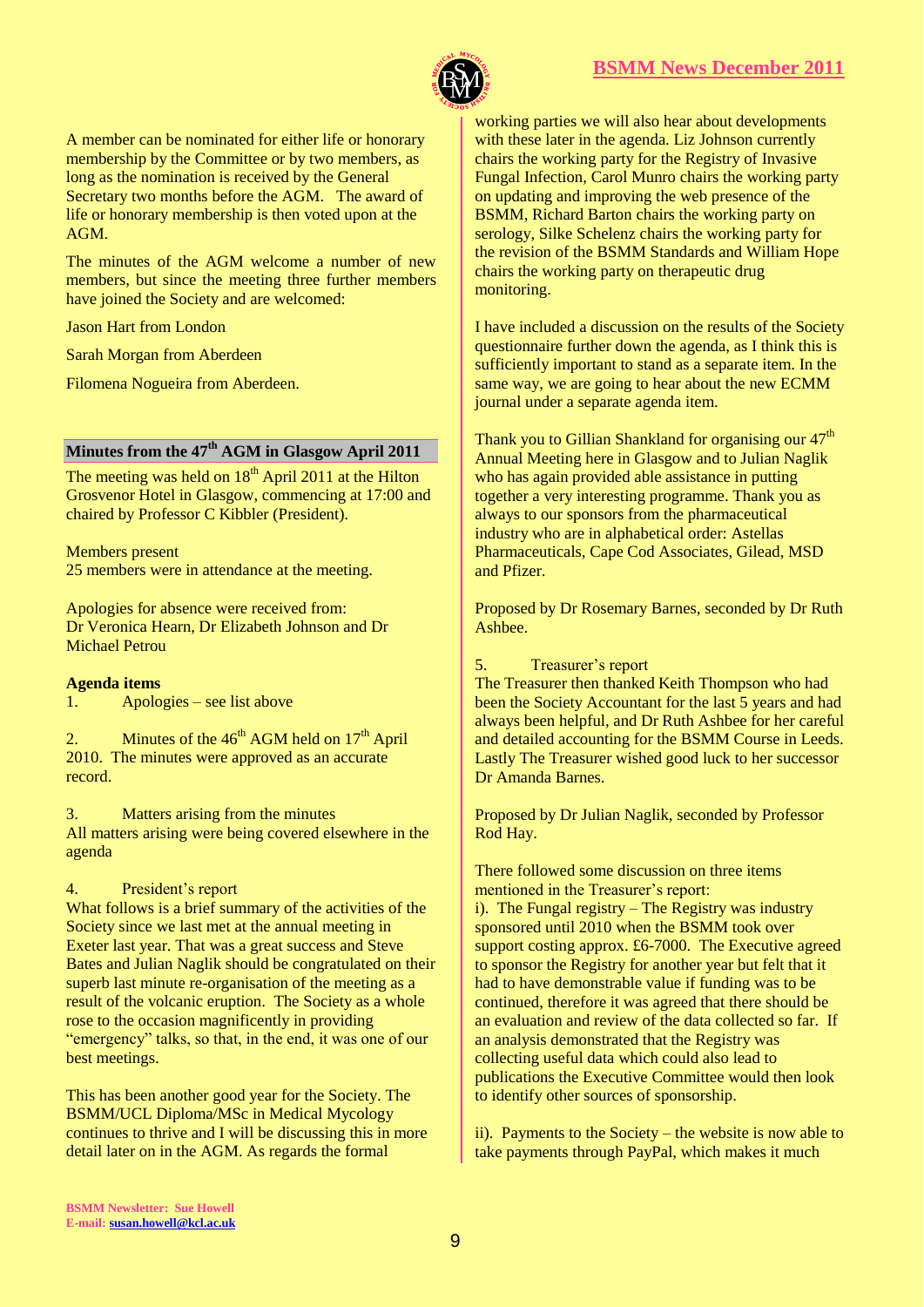

easier for people to pay by credit cards, especially for meeting registration.

iii). Direct debit originator – The Society had been looking into being able to originate direct debit requests, rather than have subscriptions paid by standing order. This would require a one off payment of £250 and then 32p to set up each direct debit. David Denning felt that this was unnecessary unless the Society was planning on increasing fees. Gillian Shankland said that the current system of standing orders was problematic and should be changed, as when subscription was raised 8 years ago this created big problems because it relied on receiving new instructions from members, and not all members were contactable. It was agreed that this would be costed up and the benefits clearly explained.

#### 6. Secretary's report

The total membership is 347 with 266 UK and 77 overseas members, of which 27 are honorary and 2 are life members. This year our membership has increased by 24 with Aberdeen contributing 50% of this. The Society would like to welcome its new members: Celine O'Gorman , Shaun Robertson, Rhiannon Pursall, Ali Robb, Sophie Clarke, Silvia Wehmeier, David Moyes, Kanya Preechasuth, Lieghann Sherry, Deborah O'Neil, Derry Mercer, Shane Smith, Joanna Potrykus, Vanessa Duncan, Edina Szabo, Francisco Alvarez, Liliane Mukaremera, Sami Alawfi, Christopher Grice, Elaine Taylor, Nichola Duddy, Riina Richardson, Emma Williamson, and Gareth Weaver. One member resigned this year, Michael Bell.

The Society continues to offer funding for members to attend meetings via Travel Grant applications, or to gain experience and training in another laboratory through the Glynn Evans Mycology Award. There were two Glyn Evans awards granted this year totalling £2530: to Jill Cheetham to learn how to take videos of fungal growth at Sheffield University, and to Deborah Whitehead to visit the Infectious Diseases Lab in the Mayo Clinics to observe Histoplasma and coccidiodomycosis testing. There were five Travel Grant applications received and four were granted with a total of £1923 awarded. Meetings attended included the Yeast genetics and Molecular Biology meeting in Vancouver, the Wood's Hole course on Molecular Mycology, ECCMID and IMC9. Although a condition of these awards is to prepare a report for publication in the newsletters, there are several recipients that have failed to do so. The reports serve as a means of informing the Society of how the money has been spent and the benefit gained, and to publicise the availability of the grants and how they can be used. The Secretary will continue to follow-up on the most recent recipients.

Two newsletters were published last year and emailed to as many members as possible to cut down on production costs. Some time has been spent this year contacting members by post when their email addresses are no longer functioning. There are a number of members where no response has been received by email or by post and we will continue to try to obtain current contact information. If anyone has moved job or changed their email address please remember to contact the Society so we can forward you newsletters and information that might be of interest. If anyone would like to contribute an article on news, job opportunities, or is trying to track down a book or reference please do contact the Secretary for inclusion. Any photos from the Annual meeting would also be welcome.

At the last meeting in Exeter, Amanda Barnes kindly agreed to take on the role of Treasurer following this meeting allowing Dr Donna MacCallum to hand over the reins after seven years. There were three vacancies on the Executive Committee following the AGM this year as Richard Barton, Brian Jones and Carol Munro had completed their 3 years in office. Carol maintains the Society website and although she is stepping down from the Executive Committee she has agreed to attend meetings as a non-voting member in order to participate in discussions concerning the website. Richard Barton has been involved in a number of projects for the Society and currently is leading the Fungal Serology working party, Richard offered himself for re-election to provide continuity to these projects. We would like to thank Donna, Carol, Richard and Brian for all of their hard work and commitment to the Society during their terms of office. Three nominations were received for the vacancies on the Executive Committee: Richard Barton, Gordon Ramage and Robin May. As the three nominations fill the three vacancies there was no need to send out ballots for an election by the membership. The three members are duly welcomed to the Executive Committee for the next three years. Lastly we would like to thank Gillian Shankland for her hard work making this meeting in Glasgow so successful, and welcome Rosemary Barnes as the local organiser for the meeting in Cardiff in 2012, and Julian Rutherford as local organiser for the meeting in Newcastle in 2013.

Proposed by Professor Rod Hay, seconded by Professor Rosemary Barnes.

7. Working party reports

i). BSMM/UCL Certificate /Diploma/MSc in Medical Mycology –Professor Chris Kibbler The course has now been running for seven years and continues to recruit well. This year we have 8 students in the first year, including overseas ones from the RSA and Uganda.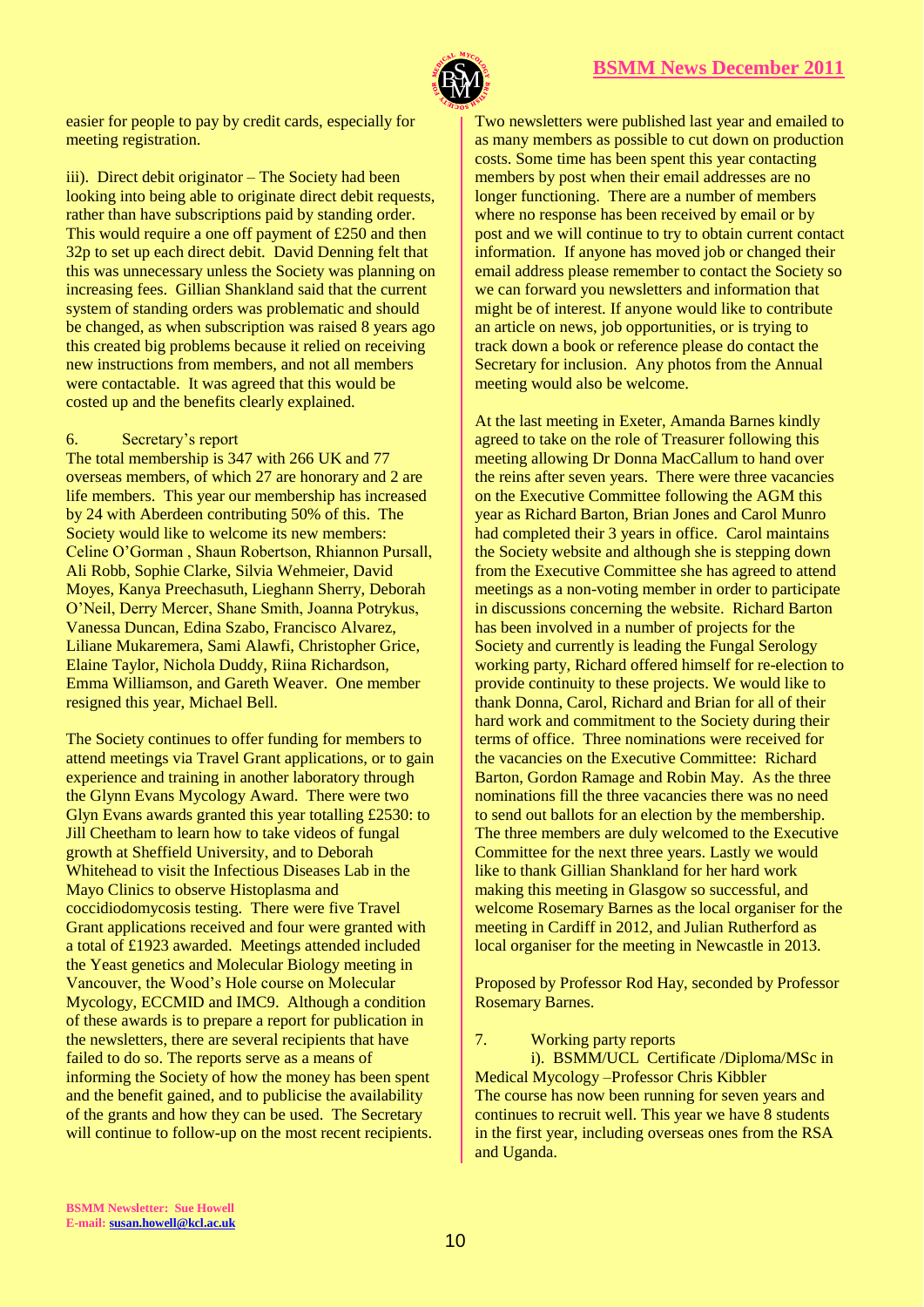

The introductory module will be offered as a CPD option for the first time this year and should again bring in additional income to the Society. We have also been granted approval for a certificate award for students choosing to take the four assessed distance taught modules plus one assessed practical module. We hope that this would be attractive to students unable to commit to longer study periods and for those who find themselves unable to continue for personal or workrelated reasons. Once again, the course has achieved a surplus, shared with UCL, resulting in a payment of £11,768.79 to the Society for this past year. As ever, this course could not run without the commitment of many members of the Society and I would particularly like to thank the module tutors, those responsible for running the practical modules and Anne Dickens, who keeps the whole show on the road. Questions arising from this item included: from David Denning asking if the course was ever oversubscribed and from Silke Schelenz asking what backgrounds students were from. In some years there is a waiting list but not always. There is no advertising for the course except through the BSMM website, ECMM, ISHAM and word of mouth. Approximately 1/3 of the students are from clinical backgrounds and 2/3 from scientific backgrounds.

#### ii). Fungal Registry

Dr Elizabeth Johnson provided the following report: "The BSMM Fungal Registry Working group was initiated in 2006 and a web-based reporting system, hosted by Abacus International and with M-REC approval, was launched in September 2007. All the initial development and start-up costs were met by Gilead but the continuing costs for hosting (since 2010) are being met by the BSMM.

This remains an under-utilised resource due in most part to the lack of time available at interested centres for data entry. However, Brian Jones (one of the working party members) is in talks with Abacus about adaptations to make the registry suitable for data capture for a planned candidaemia study in Scotland. Moreover, Pfizer has agreed to look at a proposal with a view to providing funding for an individual to attend selected sites to input data."

The finances around the registry and further developments were discussed under the Treasurer's report.

iii). Fungal serology – Dr Richard Barton

At the 2008 AGM in Norwich the BSMM agreed to support a working group on fungal serology and asked me to chair this group. At the AGM there was some discussion as to the scope and output of this working party. Should it include antigen as well as antibody

detection methods, should it aim to produce, in addition to peer reviewed paper, a "little black book" of methods as did a similar working group in 1976 (BSM, 1976). The initial aim was to propose: i) some terms of reference and aims of the working group and ii) a proposed membership (subject to confirmation by the people themselves). And these are outlined below.

## **Proposed aims of working group**

I propose that the working group should consider all the above issues and:

- 1) Agree a formal set of terms of references and scope for this working group
- 2) Discuss the practice of antibody and antigen testing for fungal diagnostics and its clinical use
- 3) Identify useful diagnostic tests in-house and commercial and produce a database of information and evidence (where available) of
	- a) details of methods
	- b) analytical validity (accuracy and precision of test)
	- c) clinical validity including approximate indications for use
	- d) clinical utility
- 4) Produce a manuscript to be submitted to a peer reviewed journal and consider the possibility of producing a manual (equivalent of the previous "little black book") of methods to be published by the BSMM.

## Proposed membership of working group

Dr Richard Barton, Chair, Mycology Reference Centre, Leeds

Dr Chris Linton, HPA Mycology Reference Laboratory, Bristol

Dr Gillian Shankland, Medical Mycology Reference Laboratory, Western Infirmary, Glasgow Dr Graeme Wild, Protein Reference Unit, Department of Immunology, Northern General Hospital, Sheffield. Dr Caroline Moore, Regional Mycology Laboratory, **Manchester** 

The proposed aims were accepted by the BSMM Executive and all of the persons who were invited to participate accepted.

So far 5 meetings have been held. The following issues/projects have emerged:

- 1) An audit/survey of 6 different serological assays or types of assay: using the ACCE framework of analysis
- 2) A survey of the use of fungal serological assays in microbiology and immunology laboratories in the UK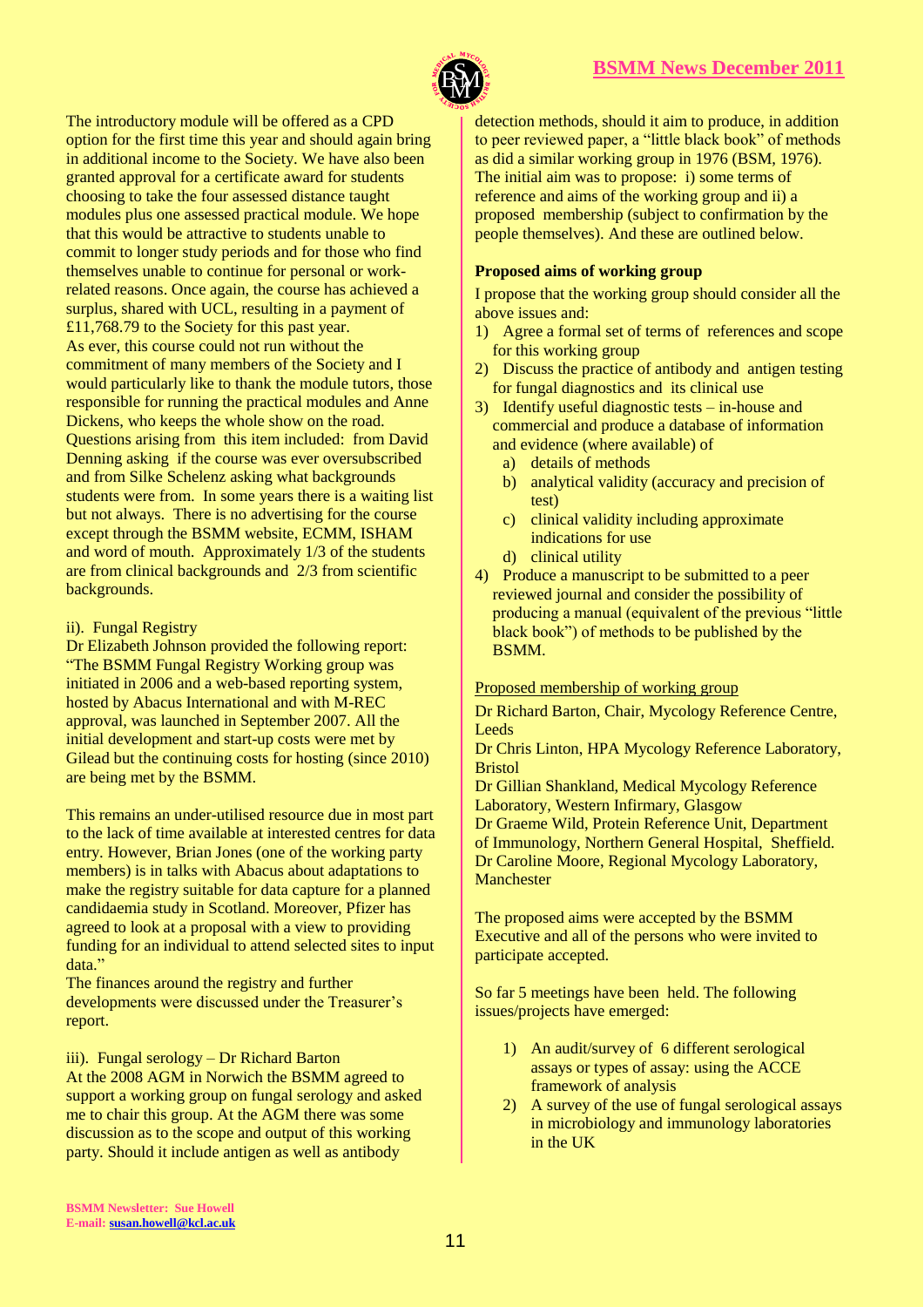

- 3) A plan to produce a series of HPA style examination procedure documents
- 4) A serum exchange project specifically to compare different assays for the detection of antibodies to *Aspergillus*
- 1) ACCE Audit

The ACCE framework stands for "Analytical validation, Clinical validation, Clinical utility and Ethical, legal and social implications" and is a framework developed in clinical genetics for the assessment of the value of an assay by the CDC in the US

[\(http://www.cdc.gov/genomics/gtesting/ACCE/index.ht](http://www.cdc.gov/genomics/gtesting/ACCE/index.htm) [m\)](http://www.cdc.gov/genomics/gtesting/ACCE/index.htm) and has been suggested as a useful framework for other areas of pathology. The group agreed to look at six specific tests or types of test *Aspergillus* antigen, *Aspergillus* antibody, *Candida* antigen, *Candida* antibody, *Cryptococcal* antigen and  $1,3 \beta$ - D-glucan (BDG). The ACCE framework consists of 44 questions and these questions have been applied to most of these tests in a preliminary way. Our focus now has been to look in detail at the first part of the framework, the analytical validation where questions about the setting of the test and test indications, as well as analytical sensitivity and specificity and other analytical parameters are examined. It is hoped to discuss the evidence in these areas and also to develop a series of standards in order to audit these tests in a more meaningful way. It is hoped to publish this audit. Ultimately, the aim of this exercise is to provide information to a clinical microbiological laboratory in order that they can make decisions about which tests to employ and how. Most recently we have discussed the issue of whether this group has the time to spend in reviewing the literature, which in some cases is extensive, and whether we need to seek for funds to engage someone to help take this project forward.

2) A survey of the use of fungal serological assays in microbiology and immunology laboratories in the UK

This survey took place during 2009 and 25 replies were received. A copy of the questions is available on the website. The questionnaire was sent out to BSMM members and members of the NEQAS Immunology Fungal antibodies scheme many of whom are Immunology laboratories. Seven laboratories carried out *Aspergillus* antigen testing, two *Candida* antigen testing. Nineteen offered some form of *Aspergillus*  antibody testing, five laboratories were doing some form of *Candida* antibody testing. Seven laboratories were doing cryptococcal antigen testing and at that time none were carrying out BDG testing.

3) A plan to produce a series of HPA style examination procedure documents

This part of the project will await the completion of the ACCE audit.

*4)* A serum exchange project specifically to compare different assays for the detection of antibodies to *Aspergillus*

It was realised that tests to detect antibodies, specifically IgG, to *Aspergillus,* mainly *A. fumigatus* are one of the commonest fungal serology tests but where there is a lot of variation in methodology. In the questionnaire above 5 laboratories used counter immunoelectrophoresis (CIE), 2 used double diffusion methods, 2 used commercial ELISAs and ten used fluorescent enzyme immune assays (ImmunoCAP). The group is in the process of a serum exchange project to compare three different assays, CIE, a commercial ELISA and the ImmunoCAP system each between two different laboratories and between methodologies for a collection of 100 sera. The aim is to enable laboratories to be able relate the results of different tests and look at the interlaboratory reproducibility of these tests.

Richard also outlined that that the working party would be looking for funding to do extensive literature searches for a detailed analysis for publication.

Chris Kibbler asked if it would be worth sending the questionnaire through the RCPath? Richard would discuss this with the working party, and recognised that some people may be doing tests now that they weren't a year ago.

David Denning also suggested that the working party consider if the tests were available in the USA and if there was any information comparing the repertoire of tests used between the USA and the UK.

#### iii). BSMM website- Dr Carol Munro

The second phase of the website improvements would be commencing soon. Ideas include a members only providing access to presentations, plenary lectures, an archive area for the Society's history, an image gallery and an area for students attending the Leeds course. Carol invited suggestions from members for further improvements and her contact details are on the BSMM website.Another initiative that is working very well is using the website for online registration and payment for the annual meeting.

Further suggestions for the membership included access to CPD materials and papers published by members.

iv). Revision of Standards of Care – Silke Schelenz The first Standards of Care were published in 2004 lead by David Denning. In 2007 a national audit was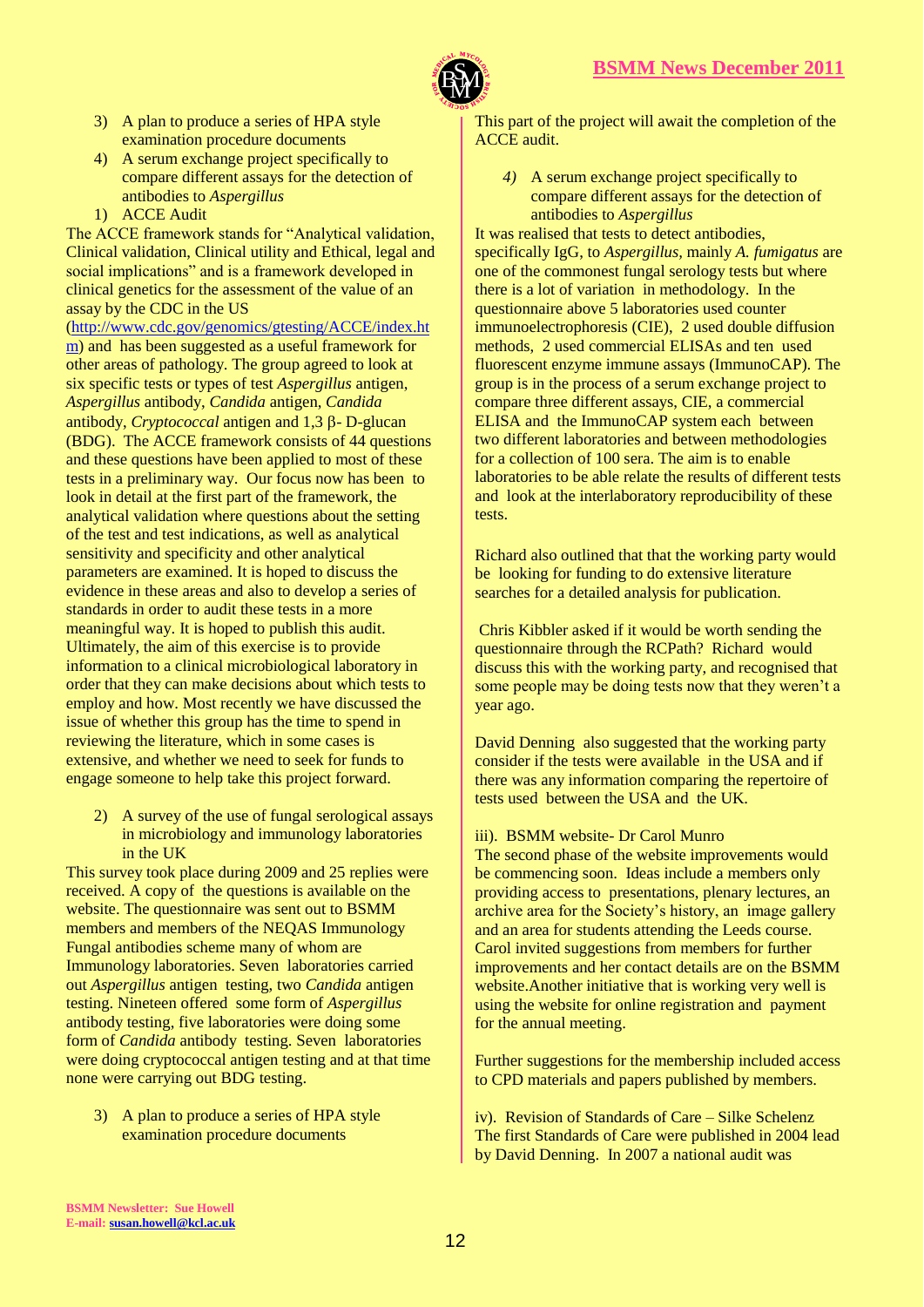

conducted by Silke Shcelenz on how the standards were perceived and being followed. This was published in the Journal of Infection in 2009. A great deal has changed since then, and Silke Schelenz was currently leading a revision of the standards to include sections on diagnostic, histologic, radiologic and clinical criteria. This will include input from Sebastian Lucas on histology, Joanne Cleverley on radiology and Richard Barton on the use of serology.

v). Azole drug monitoring – William Hope. William Hope was not present at the meeting. Action point: The Secretary to request an update from William Hope that can be published on the website and in the newsletter.

vi). Candida syndrome

The BSMM has been asked to join with the British Infection Association (BIA) to produce a position paper for GPs and those with a general interest to understand the evidence for this syndrome. A similar paper has been published by the BIA on Lyme disease, and the Association has experience in dealing with these difficult and misunderstood topics. Professor Frank Odds had agreed to Chair the working party on behalf of the BSMM if the Society approved of the undertaking.

Joy Stuvesant felt this would be very useful in the USA to be able to give facts and counteract misunderstandings.

Silke Schelenz felt it would be unlikely to eradicate the concept of a candida syndrome.

David Denning questioned whether there would be enough scientific evidence to disprove the syndrome, and suggested that a list of differential diagnoses would be helpful.

Rod Hay suggested that the patients questioning candida syndrome were usually investigated for other underlying problems. Clinical Knowledge Summaries had covered another misunderstood condition candida mastitis very well and produced a useful guide.

The membership approved of the working party and Frank Odds agreed to be the Chair.

8. UK Clinical Mycology Network – Dr Rosemary Barnes

Rosemary Barnes took over the Chair from Professor Kibbler after the 3rd Annual Meeting in June 2010 and a Steering Committee meeting was held at the HPA Headquarters in London on  $27^{\text{th}}$  September 2010. Amongst other business, an application for membership from Cambridge (with Papworth) was considered, the

SOP for yeast identification was approved and extensive discussion regarding the proposed annual meeting took place. A provisional programme and educational objectives were agreed.

Concerns regarding the future of the UKCMN as a network under the HPA who provide administrative, secretarial and web-based support were also raised. Since that time, no minutes or action list have been forthcoming despite numerous requests and agreed deadlines and there are concerns that the HPA have withdrawn support from the UKCMN.

Rosemary Barnes and Chris Kibbler have written to Christine McCartney seeking clarification but no reply has been received. Efforts are ongoing to resolve the situation and Professor Kibbler has been in discussion with Rohini Manuel. It is hoped a decision to continue with some level of support from the HPA can be reached by end of May.

Without this guarantee, it is unlikely that we can continue at our previous level of activity and alternative ways of maintaining the Network will need to be considered. The minutes and action list from our last meeting in September have yet to be distributed and the 4th Annual meeting planned for the summer of 2011 is looking doubtful.

#### 9. Annual Scientific Meetings i). Cardiff 2012

Rosemary Barnes confirmed the dates of the meetig as  $29<sup>th</sup>$  April to 1<sup>st</sup> May 2012, avoiding the Bank Holiday, Easter, ECCMID and ISHAM. The accommodation would be in the Mecure Hotel in Cardiff as the University cannot offer accommodation for this time. Costs are estimated to be about £30 lower than the Glasgow meeting. Dr Barnes has negotiated a rate of £85 a night for room sharing and suggested this might appeal to PhD students.

#### ii). Newcastle 2013

Julian Rutherford confirmed that he plans to use university accommodation which is close to the city.

#### iii). Venue for 2014

David Denning will approach Malcolm Richardson to see if he would be able to host the meeting in Manchester in 2014.

#### iv). Aberdeen 2015

Carol Munro and Donna MacCallum said they would be willing to host the meeting in Aberdeen in 2015.

#### 10. Election of Honorary and Life members

i). Dr Donna MacCallum was nominated by the Executive Committee for Honorary membership in recognition for her services to the Society as Treasurer for 7 years.